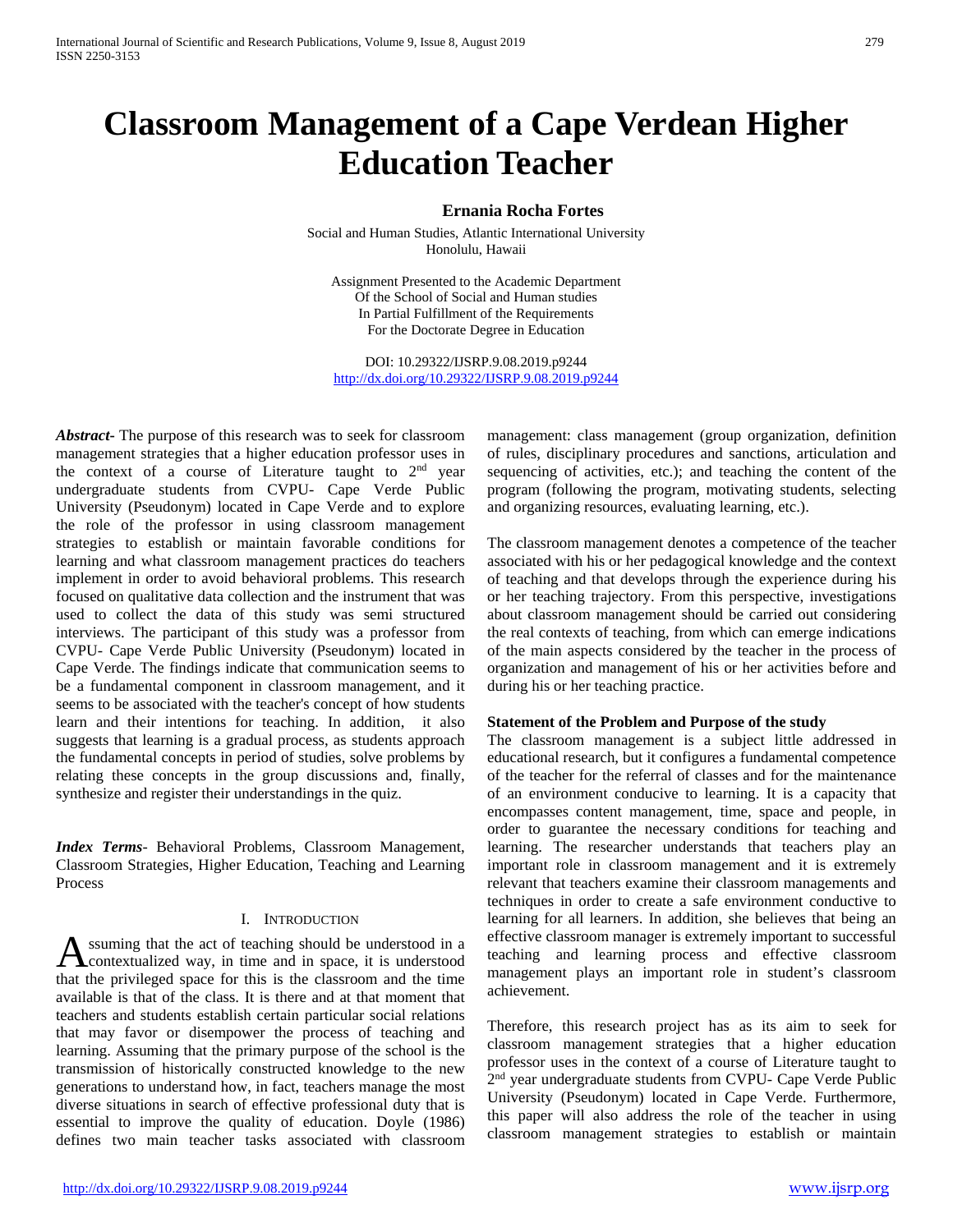favorable conditions for learning and what classroom management practices do teachers implement in order to avoid behavioral problems.

### II. LITERATURE REVIEW

According to the perspective of Amado and Freire (2009), the definition of classroom management includes the events that begin in the planning, with the organization and execution of each class held by the teacher "the orientation of questions and looks, reinforcements and incentives that he or she conveys to students" (Teixeira, 2011, p.115). Also it is included in this concept the evaluation that the teacher implements and the way how he or she manages and acts in relation to different conflicts and powers (Teixeira, 2012). Classroom management can also be described as the instructor responsibility to design and implement efficient classroom routines, policies, and procedures in order to ensure that students' participate in class discussions, form cooperative learning groups, and accomplish class work, and several other classroom activities and interactions (Sterling, 2009). Classroom management can be also understood as the set of strategies adopted by the teacher, to maximize students' cooperation and involvement and to reduce disruptive behavior (Arends, 1995; Wang, Haertel & Walberg, 1997, cited in Veiga 2013), maintaining an appropriate learning environment (Brophy, 1996; Djigic & Stojiljkovic, 2011). This concept involves the management of space, time and activities, as well as the management of student behavior, combining the characteristics of the teacher, his / her abilities and competences (Diigic  $\&$ Stojiljkovic, 2011).

Classroom management is a fundamental step in ordering order, organizing teaching activities, and building an environment conducive to student learning. However, this theme receives little attention in teacher training courses and in educational research, particularly in the context of Higher Education, being a competence developed by the teacher during his teaching career. The first research on the organization and management of the classroom focused essentially on issues associated with order in the classroom, not establishing a direct relationship with the construction of a suitable environment for teaching and learning (Doyle, 1986).

However, since the 1980s, research has gone beyond the limits of order and has been associated with classroom management in teaching and learning processes (Gauthier et al., 1998). From this perspective, Doyle (1986) extends this concept, including the learning dimension, and conceives classroom management as a cognitive activity that allows teachers to anticipations that reduce the need for improvisations in order to promote learning. For the author, classroom management "consists of a set of rules and arrangements necessary to create and maintain an orderly environment conducive to both teaching and learning."

Sterling (2009) emphasizes three fundamental dimensions of classroom management present in educational research: the management planning, the classroom management in a situation of interaction with students, and the evaluation and control of the classroom management activities. The first dimension refers to the preparation and planning work that leads to a set of decisions related to the rules of coexistence and to the routines of class functioning, such as the sequencing of the activities and the implementation of a teaching plan. The second dimension refers to the application of disciplinary measures, the sanctions, the rules and procedures that govern the interaction between the agents of the classroom. It is, therefore, the supervision of the work of the students and the conduction of the dialogical interactions that are established in the classroom. The third dimension refers to the evaluation of the rules, procedures and disciplinary measures; therefore, it constitutes a reflexive activity of the teacher on the conduction of his or her classes.

The "management planning" is highlighted by the author as a fundamental stage of preparation for teaching, as stated:

The planning of class management begins not only with the preparation work, before the beginning of the school year, but also with the implementation and the communication of rules, procedures, relationships and expectations towards the students as soon as the year starts (Sterling 2009, p.29).

This planning begins before the beginning of a course and is established in the course of the classes, as a planning in action, particularly when the course starts, because this moment is fundamental so that the agents of the classroom know each other and the rules of Co-existence are shared (Sterling, 2009).

In the scope of Higher Education, Santos (2004), when dealing with the profile of the competent teacher, points out the ability to carry out pedagogical planning as a central capacity of this professional, who must "be clear about the objectives to be achieved in the development of the content with an adequate strategy and an evaluation that is consistent with what he or she has proposed. Plan your classes well and develop them competently (Santos, 2004, p.105)." Cunha (2009) evokes the concept of "participatory management" of the classroom as a characteristic of innovative experiences in Higher Education. In this process, the subjects involved participate in the classroom management from the conception of a planning for teaching to the analysis of the results, in which "there is a break with the vertical structure of power blaming the collective of the teaching and learning process through the proposals formulated" (p. 224). Effective classroom management not only permits the teachers to work with the pupils in a constructive and encouraging manner but also permits teachers to use preventative methods to avoid disruptions that are unnecessary (Schwartz & Pollishuke, 2013).

Thus, classroom management includes not only the physical appearance and the arrangement of the classroom, but also the classroom practices and rules, the responsibilities of the students required by the teacher, the student relationships, disciplinary actions, and the strategies the teachers use and the personalities displayed by the teachers.

Effective classroom management is extremely important because it helps students to be motivated, to exhibit appropriate behaviors, to boost confidence and enhance their learning. "Classroom management is a critical and complex component in the creation of effective learning environments" (Bennett & Smilanch, 1994, p.14). Richardson and Fallona (2001) state that the student learning and the classroom rules set by the teachers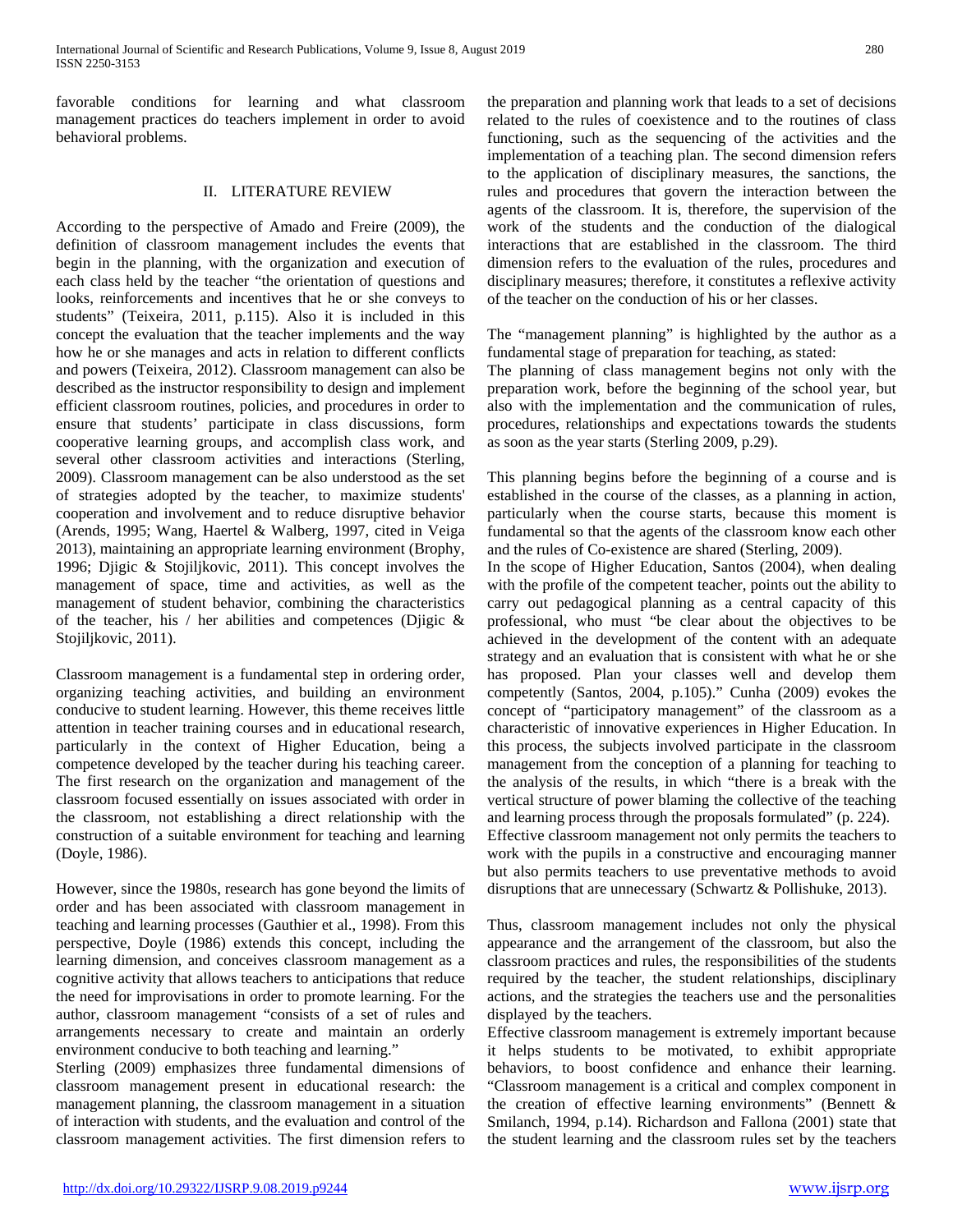are directly related, though, they consider that the most significant aspect is the classroom management set at the first week of the academic year. Also, Soodak (2003) argues in her research study, *Classroom Management in Inclusive Settings,*  how the excellence of a classroom environment permits students to feel comfortable, safe and encouraged. When these aspects are present in a classroom the students' learning improves and misbehavior and disciplinary issues are reduced. Wentzel (2003) states in *Motivating Students to Behave in Socially Competent Ways* that when students have a strong sense of belonging it helps them to achieve good outcomes, encompassing educational motivation, a sense of effectiveness, and emotional well-being. "Also, a strong sense of belonging has been related with a desire to learn and an increase in understanding, while a lack of belonging has been related with undesirable educational outcomes such as absence and withdrawal from school" (Mansor et al., 2012, p.37). Therefore, effective classroom management is considered to be important not only for the classroom achievement, but also for the accomplishment of students' wellbeing and learning and for encouraging appropriate behavior. The use of classroom management skills may be a key component to help students to engage in the classroom. Usually one of the consequences of lack of engagement in the classroom is students' misbehavior. When students are not engaged in the classroom, they will get bored, resistant to teacher's instructions, which may cause conflict in the classroom if teachers do not possess classroom management skills to control this kind of situation.

Roache and Lewis (2011) discuss the relationship between students and teachers, and its effects on students' misbehavior in their study entitled *Teachers' Views on the Impact of Classroom Management on Student Responsibility.* In this study, they put together different views of different authors in relation to "student-teacher" relationship and how it is related to student behavior. One of the approaches they discussed is Canter's (2010), and it falls into a "teacher-oriented" model, which means that the teacher has clear expectations of students' behavior, and what is considered good behavior is enforced by rewards, while on the other hand what is not considered good behavior is addressed by "appropriate punishment". Another approach, supported by Gordon (1974) is the "student-oriented" one. The ones that defend this approach, for instance Gordon, believe that "obedience" is not the key for students to develop responsible behavior, but they should follow a "self-regulatory" process, where they are responsible for controlling their own behavior (Roache and Lewis, 2010). Furthermore, Roache and Lewis also discussed a "group-oriented" approach, which is supported by researchers like Dreikurs, Grunwald & Pepper. These researchers believe that students develop responsible behavior by forming decision groups, with the teacher as a guide to help them follow though the rules (Roache and Lewis, 2010). Dreikurs is a pioneer in the study of behavioral issues, but unfortunately I could not have access to any of his primary studies.

Roache and Lewis had the purpose to examine teachers' points of view on classroom management strategies and the perception they have of the relationship between students' responsibility and these strategies. This study was conducted in Australia, with 145 primary and 363 secondary school teachers. Questionnaires were applied, and after analyzing the data, the researchers found that when students misbehave in the classroom teachers become concerned, and they tend to adopt management strategies like punishments that instead of solving the problem may cause students to misbehave even more. One of the important issues that this primary research shows is that the use of punishment in the classroom may not necessarily be a good way of managing students' misbehavior.

The Classroom Management Idea Book created by Peace Corps (2008) also discusses strategies that teachers can use for a wellmanaged classroom:

- **1.** Create a motivational environment by getting students involved in classroom activities. It is very important that teachers give students clear directions at the beginning of classes so they know what they are expected to do. It is also important that teachers demonstrate constantly that they believe every single student have the ability to learn.
- **2.** Make every minute count by planning each lesson in advance, and by writing down every learning objective. Not every teacher may think of it, but it is important to be prepared with an emergency lesson or activity in case anything out of the ordinary happens.
- **3.** Be prepared for students' misbehavior, which might be a challenge for teachers. One good strategy is to begin the school year by sharing with students the concept of misbehavior, and to establish a working system with rules and consequences. To make this more effective, allow students to participate in the creation of consequences for breaking the rules in the classroom.
- **4.** Keep everyone engaged, because when students are challenged to think actively, they get involved in learning, which helps them develop critical skills. It is also important to always praise students for their willingness to try and answer questions.
- **5.** Be creative, this is where teachers really put into action their ideas. They can use resources such as pictures, maps, activity ideas, arts and crafts instructions, magazines, and all materials they may find helpful to their classroom.
- **6.** Give students choices, for instance, when found in situations where teachers have no choice unless to punish students misbehavior, it is a wise strategy to let students choose between two possible punishments, Peace Corps (2008).

Furthermore, the problem of students' misbehavior is one that goes beyond the classroom. Rusby (2011) related the school environment and school staff procedures to students' behavior. In her study entitled *Observations of the middle school environment: The context for student behavior beyond the classroom*, she discussed school environment and school staff procedures as very important in helping students develop appropriate behavior. Rusby believes that staff management procedures and environmental factors have the power to positively or negatively influence students' behavior. The use of clear rules and effective behavior management are important for a good "staff-student" relationship, and the lack of such environment can result in students' behavioral problems (Rusby, 2011). While conducting this study, students from 18 middle schools were used as participants, and the methodology was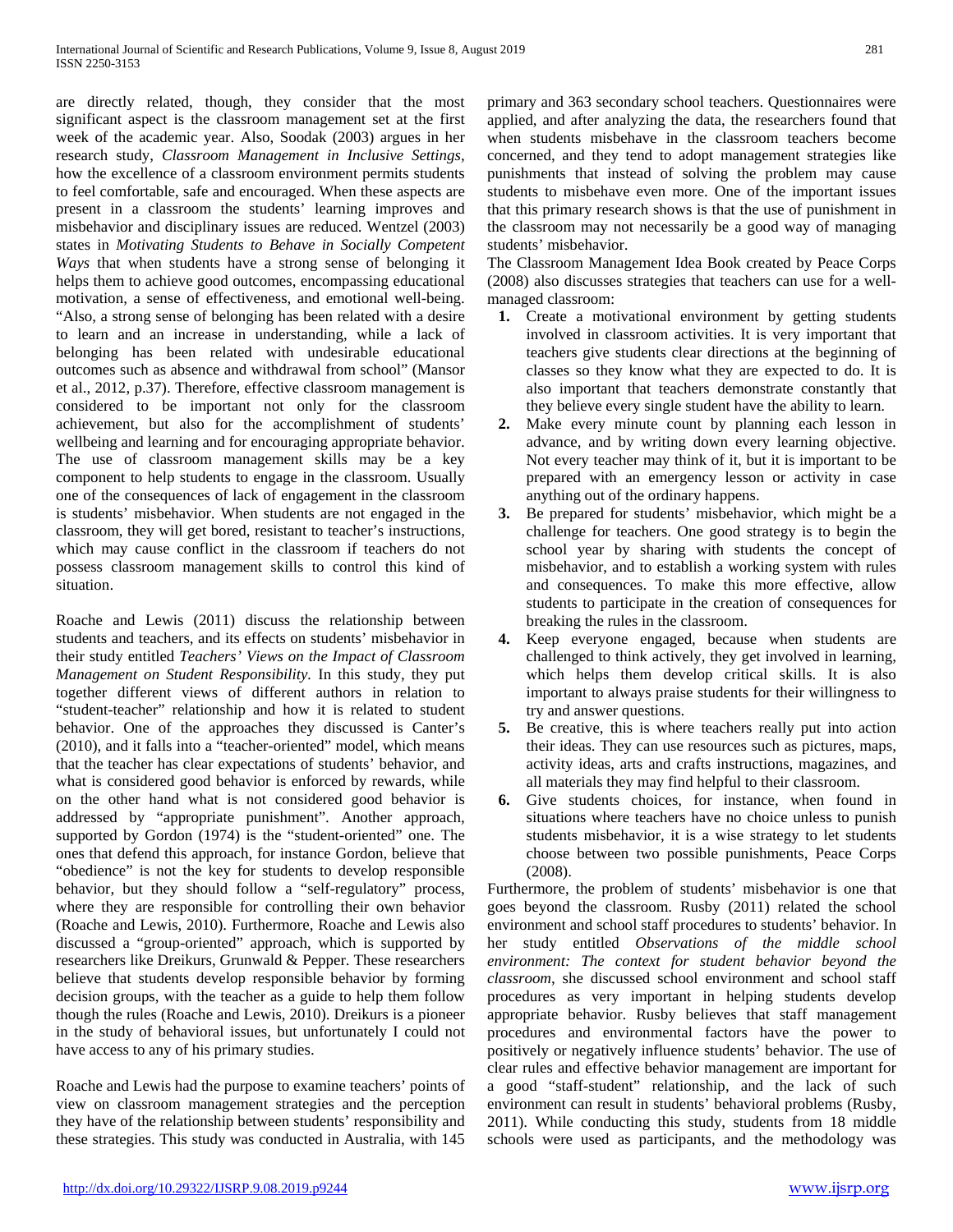based on observations. Observers/research assistants were trained and placed in the schools as to assess staff and students' behavior. As there were different environments in each school, there were obviously differences found in students and staff behavior. Most importantly, it was found that staff practices were deeply related to student behavior.

I do believe that school atmosphere, as well as home atmosphere, are important factors in controlling the problem of misbehavior. Most students have behavior problems because they have a difficult relationship at home, because they face violence, or because the family structure is not efficient in providing values that are important for someone to be able to develop positive behavior. Schools have to be equipped with staff members that are trained and able to deal with students that bring behavior problems from home. According to Stormont, Reinke & Herman (2011) "...schools currently lack systematic and coordinated efforts to meet the mental health and behavioral needs of students…". In their study entitled *Teachers' Knowledge of Evidence-Based Interventions and Available School Resources for Children with Emotional and Behavioral Problems,* Stormont, Reinke & Herman (2011) discussed a set of behavior interventions that can help teachers and schools deal with students with behavior problems. One of them is the establishment of "tiers of support with increasing levels of intensity" to reduce or prevent behavior problems. At a general level, all students receive the same instructions for correct behavior. Once teachers determine that these instructions are not efficient for certain students, they provide those students with additional intervention, which are generally conducted in small groups. In case these additional instructions do not prove to be efficient for certain students, teachers have to use specific strategies for students' individual needs. In that case they will have to develop a specific plan to address the behavior problem (Sugai et al. 2000, cited by Stormont, Reinke & Herman, 2011).

In this study, the researchers aimed to find out the knowledge of teachers about intervention programs to help students with behavioral problems, and the methodology used was the application of surveys. Participants included 239 teachers (early childhood and elementary education) from 5 school districts. This research comes to show that teachers have a very limited knowledge of the programs available; however, this cannot be generalized. The results apply only to the teachers that participated in the study; nevertheless, the same research can be conducted in different schools and districts. It is important to add that in addressing students behavior problems, I believe that teachers have to work together with parents for more efficient results because, as I mentioned above, behavior problems may be caused by family environment problems, and in that case teachers alone cannot achieve desired results while using strategies for behavior problems.

The next chapter will provide detailed information on the methodologies used in conducting this research.

## III. METHODOLOGY

#### **Sample Population**

One professor from the CVPU- Cape Verde Public University (Pseudonym) located in Cape Verde participated in this study. The professor investigated is a Master in African Literature and Languages and he acts as an English Professor in Higher Education for more than 20 years and he is recognized by his peers and students as a competent teacher. For more than 15 years he has been the coordinator and professor of a Literature course offered annually to 2nd year undergraduate students of the English Studies course. I chose this professor because he has stood out for years in the institutional evaluation carried out at the end of each semester, in which students evaluate their teachers through a questionnaire.

Having in mind the purpose of this study, this research focused on qualitative data collection. With the purpose to get the necessary information in order to answer my research questions the instrument that was used to collect the data of this study was semi structured interviews. According to McDonough & McDonough (2004) are those interviews "that have previously idealized questions, but giving the researcher flexibility to change the order and format of the questions" (p.183). With the purpose of obtaining the information necessary to answer the research questions it was chosen one data collection instrument as a way to avoid doubts arising during the data collection phase and to ensure the clarity of the data.

### **Plan for Data Analysis**

The data was collected from the performance of the professor in his Literature course integrated by twenty four undergraduate students and whose objective is to provide a global vision of the general principles of Literature. The course was structured from two central teaching strategies, which are: the "periods of studies" and "discussion groups". In the "periods of studies" students meet in groups of six to answer a set of questions about key concepts and information related to a topic in class. These questions were available in the handbook of the course delivered at the beginning of the course and were answered with the support of the textbook delivered by the professor at the beginning of the course. A period of study is performed in an average period of two hours. The group discussions are held with all students, organized in turn. It discusses problems that articulate the information and concepts addressed in the periods of studies. Such questions are available in the handbook or removed from the textbook. Each group discussion is performed in an average period of two hours.

# IV. DATA ANALYSIS

After the collection of the data through the methodology discussed in chapter II, the data was analyzed in a statistically valid, reliable, and coherent way. As the purpose of this chapter is to establish how the data was analyzed, below is an explanation of how the instrument described in Chapter II was analyzed.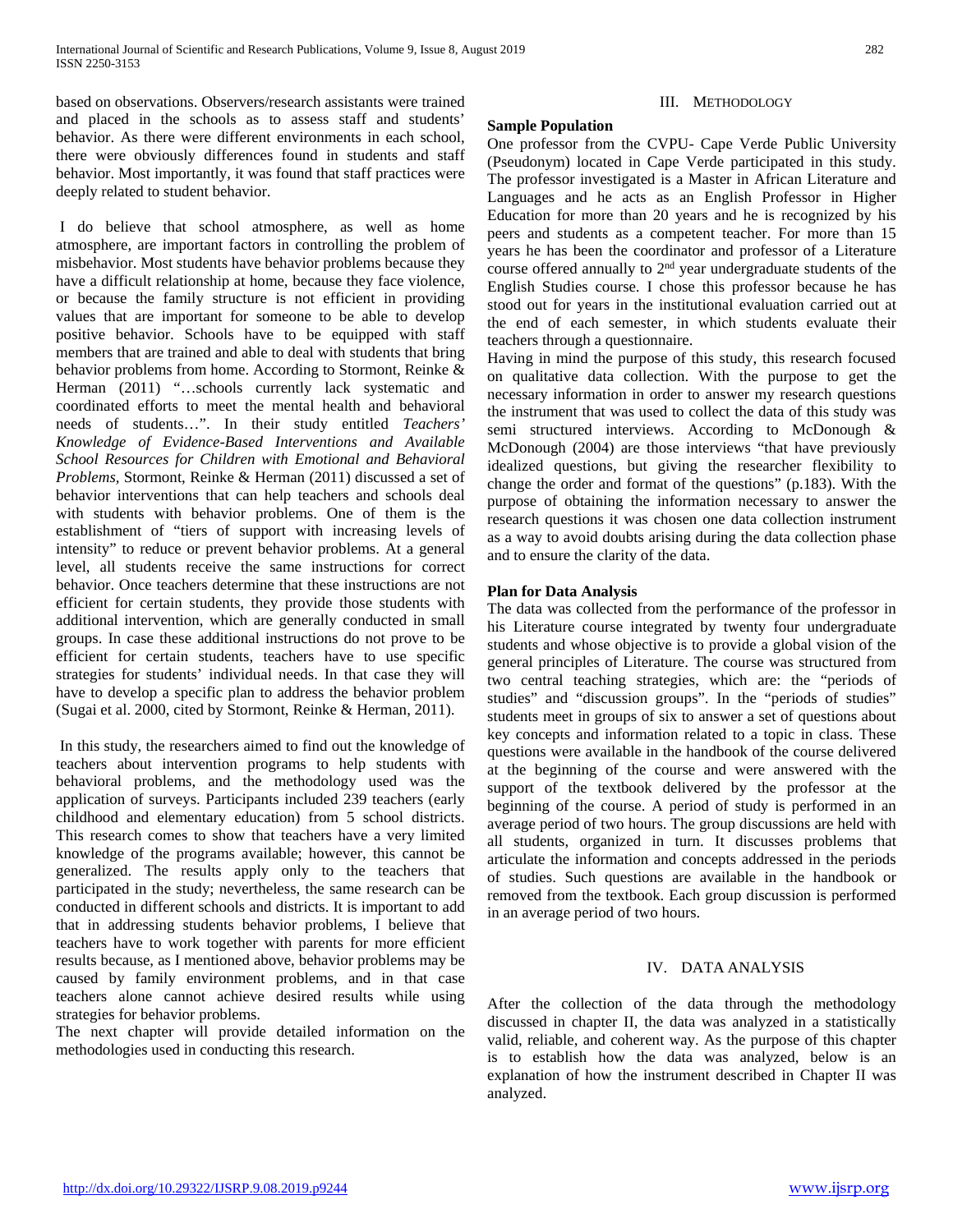The data collection was done with the accomplishment of a semistructured interview that was recorded in audio and video and integrally transcribed. Also it was used as a data source the teaching planning developed by the professor for this course. The interview aimed to mobilize the professor's narratives about his knowledge and experiences about: the purposes and objectives for the teaching, the students and their understandings, the teaching strategies and the curriculum; considering the Literature course given to 2nd year undergraduate students of the English Studies in the first semester of 2016, more precisely during the month of November.

The professor points out the teaching planning as a fundamental step of his practice. This planning includes: the teaching staff, the summary of the course syllabus, A suggestion of bibliography for the course, the indication of websites with software for further studies, a description of the main teaching activities and evaluation criteria, a schedule with the content programming and activities that will be carried out in each class, a study guide for each subject, with questions and problems for the accomplishment of the period of studies and group discussions, and some appendices.

It is therefore a detailed and systematic planning that intends to anticipate the steps that the professor has chosen to guide his teaching. This planning is shared with the students on the first day of class, each of which receives a copy in the form of a handbook. On that day, the professor presents his teaching approach, clarifies doubts and initiates teaching activities. In this way, the students can have an overview of the course and the subjects and activities that are scheduled for each day of the class. At the beginning of the course the professor tends to be more attentive to the group, since it is a moment of adaptation and incorporation of the teaching strategies adopted in the discipline. However, as the students incorporate the dynamics of the classes and become more autonomous, the professor starts to interfere less and less in the learning process.

The class schedule is adjusted according to the progress of the course and if the students advance beyond the proposed one, the teacher proceeds to approach the following subjects. The following is a clipping of the calendar provided by the teacher in his teaching planning, in which he proposes an estimated period to approach a set of subjects.

| Month    | Day/period     | <b>Activity and Subject</b>             |
|----------|----------------|-----------------------------------------|
| November | 14(morning)    | PS - Non-Fiction - Objectives 1-        |
|          |                | 5.                                      |
|          | 16(morming)    | GD - Non-Fiction - Exercises 1-         |
|          |                | 5.                                      |
|          | $21$ (morning) | <b>PS</b> - Fiction Part I - Objectives |
|          |                | $1-10.$                                 |
|          |                |                                         |
|          | 23 (morning)   | <b>GD</b> - Fiction Part I - Exercises  |
|          |                | 6, 7 and 9-12.                          |
|          | 28 (morning)   | PS - Fiction Part II - Objectives       |
|          |                | $2-9.$                                  |
|          | 30 (morning)   | $GD$ - Fiction Part II – Exercises      |
|          |                | $-2, 3, 4$ . Quiz I.                    |

**Table 1** - Calendar clipping of the subjects and activities drawn from teaching planning.

In this section, it is presented a program for the teaching of two subjects: fiction and non-fiction. It can be observed that the time available for the approach of each subject is varied. To address the subject "Fiction" the professor suggests one period and to address "Non-Fiction" he also suggests one period. To set the time necessary for the approach of each subject requires the professor to know about the quantity of matters associated to each subject, the strategies used and the stage of students' development.

It is essential for him that the studies are carried out during the classes, as this will allow interaction among students, which for the teacher is an opportunity for them to develop "the skills and abilities", which are directly related to the two main teaching strategies proposed in the discipline, the period of studies and the group discussions. However, according to the professor the option of a group work requires more time for study in the classroom and this directly implies the selection of contents.

The choice of teaching strategies that favor interaction among classroom agents suggests that the teacher's approach does not prioritize the teaching of conceptual contents and corroborates with its purpose that students develop skills and abilities. Another aspect that stands out in the teacher's approach is the organization of teaching activities, which begin with the period of study, continue with the group discussion, and at the end of a cycle of subjects the students hold a "Quiz", which for the teacher "is a learning strategy, it is not an assessment of what they already know. It's a way for them to learn." This structure is maintained throughout the discipline, being interrupted only for the application of one of the three official evaluations proposed in the discipline. The group work also requires an adequate space and infrastructure, as the students need to organize themselves into groups and move through the classroom. Therefore, in order for the periods of studies and group discussions to be carried out, it is important that the chairs can be moved and that the class is not composed of a large number of students. The professor also emphasizes that it is "essential in this type of work, they have literature, they have what to read, this is necessary, and otherwise you cannot do the period of study".

The context in which learning will take place is an element considered by the teacher in the definition of his strategies, because in order for the activities to be carried out and achieve their purposes, it is fundamental that the necessary structural conditions and human resources exist. The professor also emphasizes that his approach requires the interaction between the professor and the students and, therefore, numerous classes make difficult its implementation. During the periods of study, students are free to leave the room and perform their activities at the pace that is convenient for them. The professor reveals that he deals with his target audience in a flexible way and he seeks to create a pleasant learning climate. The professor reveals to have knowledge about the characteristics of his target audience, who are young and adolescent, and so it does not require a rigid posture of his students. For him, a posture with more flexibility